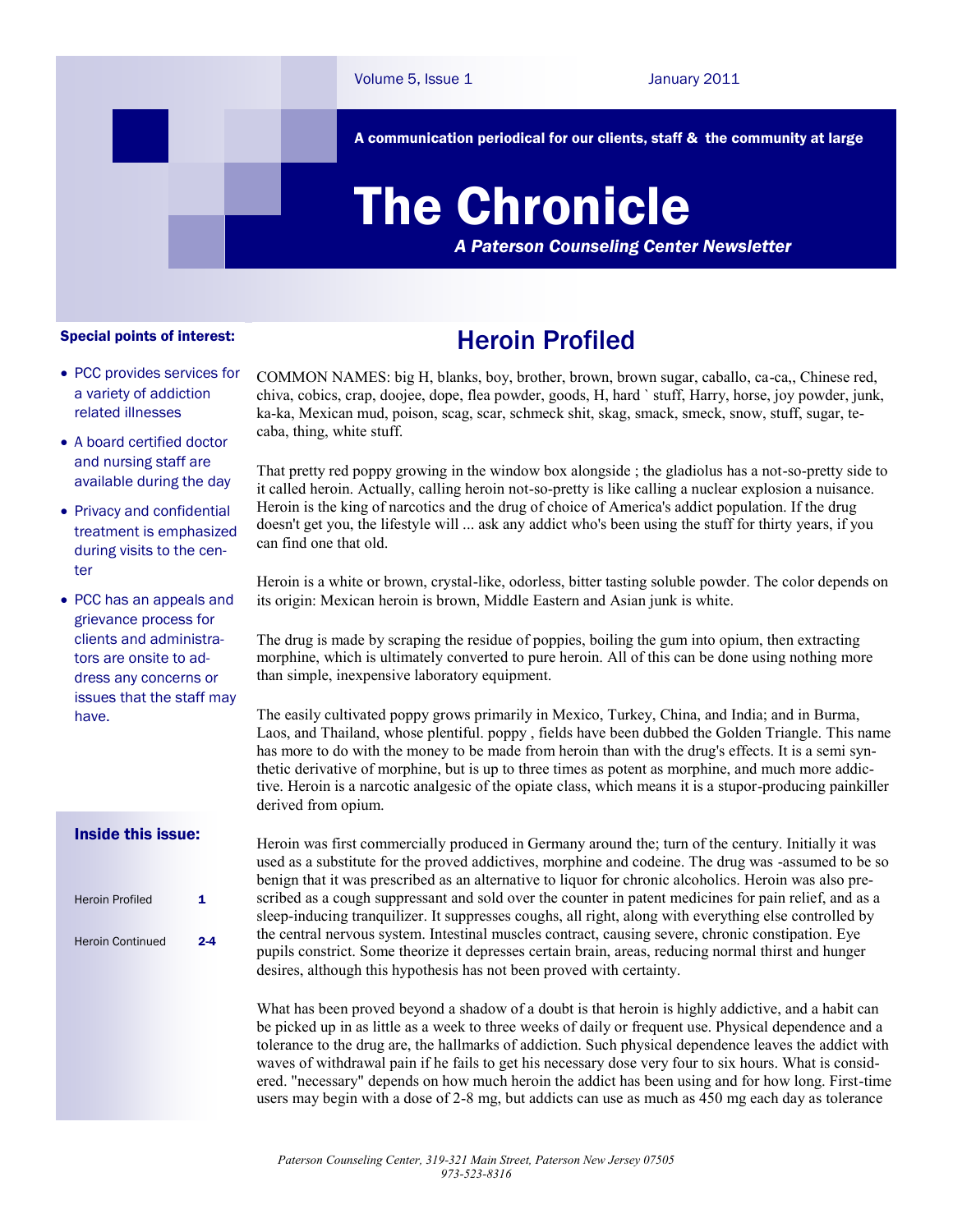### Heroin (Continued)

is acquired.

All addicts and some users inject themselves with a syringe, sometimes primitive and homemade, after diluting the heroin with a small amount of water in a teaspoon with a bent handle or a small metal bottle cap and dissolving it under the heat of a match. The drug can be injected intravenously into any vein, using a belt as a tourniquet to make a vein stand out, or subcutaneously by skin-popping just barely under the skin surface: Injection is called "mainlining" and is the preferred . route, since none of the costly heroin: is wasted and the initial rush of the drug: is enhanced. Some addicts mix cocaine: or speed (amphetamines) with their heroin; such mixtures are called speedballs or bombitas. Junk can also be sniffed or smoked. Smoking is sometimes considered too uneconomical, since much of the drug can escape -into the air. All these methods can lead to addiction, though it may take the sniffers and smokers a longer time to get hooked. An incalculable number of weekend snorters, called chippers, seem to manage occasional use without getting addicted, although some do.

Why do half a million Americans: risk life and limb playing Russian Roulette with these building blocks of death? Each of those thousands of users thought that he would be the one to escape the curse of addiction by using heroin indefinitely as a weekend super cocktail and what a cocktail it is,, at least at the beginning.

After the body develops a tolerance to the drug's sweetly depressant effects, a craving remains- that °is' far from orgasmic. With prolonged use, the addict shoots up only to stave off the crushing ache and misery of withdrawal. His fix dulls all the pain and joy of reality as he becomes drowsy, lethargic, apathetic, and detached. He can ignore the world for several hours, until it is time to hustle for=his next dose or fix. Things the rest of us consider vital- like food or sex or crossing the street--are of little or no importance to him. His mind is a leaded and relaxed blob. Continued use of the drug does nothing positive for him except erase pain, anxiety, fear, and depression, as it erases all human feeling. He becomes a passive junk machine, ingesting and reingesting oblivion just to keep running. The junkie knows it's time for his next fix because his skin begins to itch. He sweats profusely, his nose runs, he gets an upset stomach or cramps, hot flushes and chills, watery eyes, dilated pupils, and double vision. The only thing-that will make the pain and fear of increasing pain go away is more heroin, so the junkie shoots up again.

Since dosage must Increase merely to suppress pain, the addict uses more while enjoying it less. If he does not get his fix in three to eight hours he will enter the withdrawal phase, the nightmare of all addicts. For three or four days he will be caught in a maze of delirium, cold sweats, hot flashes, pain, violent yawning, nausea, diarrhea, cramps, tremors, depression, rapid breathing, fever, weakness, loss of appetite, crying, sneezing, headaches, and, seizures. An almost indescribable ordeal, it is referred to as "cold turkey," because the akin feels like that of a plucked fowl and the body a frigid wasteland.

Heroin itself does not cause inevitable mental or physical deterioration or permanent brain damage. The user can retain normal coordination and judgment, but is subject to a host of maladies from the injection of the drug and its corollary effects. Use of dirty or shared needles can cause infectious or serum hepatitis, septicemia (blood poisoning that leads to abscesses in the blood vessels), and subacute bacterial endocarditis. Tetanus, gangrene, lockjaw, and cardiovascular . and lung abnormalities are not uncommon occurrences. Abuse of the veins can result in their collapse or clotting and a resultant deadening of the limbs, Sleep may be fitful and a heavy dose can- lead to .unconsciousness. Because the addict is impervious to pain and hunger, his general physical condition is usually poor. Inadequate nutrition and the inability to cough can lead to malnutrition, pneumonia, and chronic bronchitis. The addict. has frequent accidents and may meet a violent death, either in the pursuit of his supply or as a result of his detachment from reality. Heroin addiction can cause severe obstetrical complications, including giving birth to a child addicted as a fetus.

Adulterants used to cut pure heroin can cause pulmonary edema, so it is to surprise to learn that the premature death rate for addicts is twice that of the nonuser population. The abuser an suffer shock, respiratory failure, or oxygen starvation of the, brain and enter a coma. Whether or not heroin itself is toxic and capable of causing death through an overdose is the subject of a current raging controversy. Little valid information exists as to the cause of death among addicts. Most medical examiners still refer to heroin overdose without . any proof that such a condition exists; for many years it was assumed that a dead junkie found on the floor with a needle in his arm had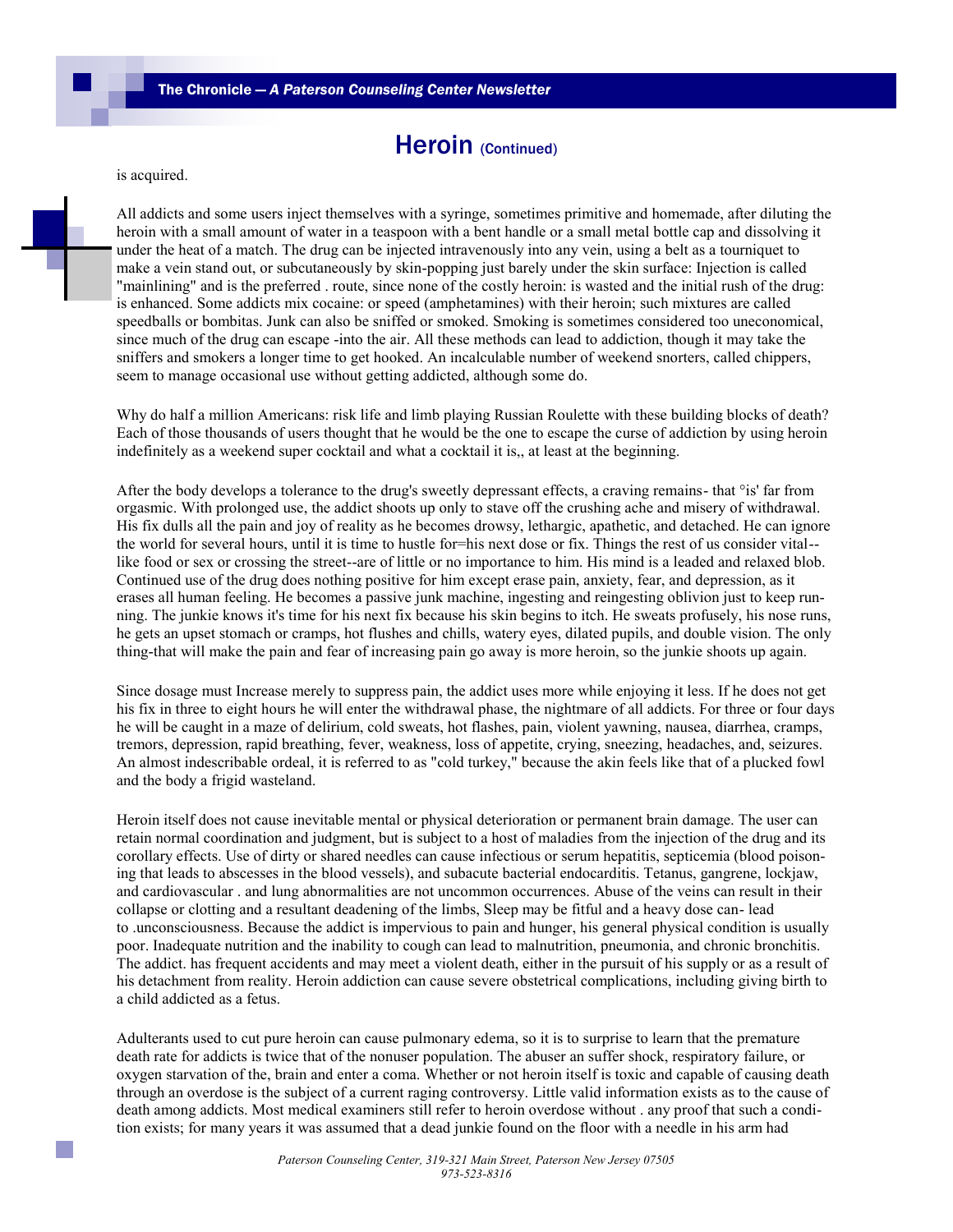merely overdosed. This assumption has been challenged recently. Tests on animals have shown that there is no such thing as a lethal heroin dose. A "lethal" dose for one addict on a certain day may not be lethal to another, on a different day. Theories exist that heroin itself is not the killer. Perhaps it is the quinine adulterant, a lack of sufficient dosage, or the shock like effect caused by the injection of crude heroin mixtures. . Most theorists in this uncharted territory believe that the most likely contributor to death is the injection of heroin while the user is drunk on alcohol or sedated with barbiturates, Lives could be saved if addicts were informed of the lethal crap game they play in the form of multiple drug use.

There is an effective medical treatment for the serious overdose symptoms of abusers. The user' should be taken immediately to a hospital, where Narcan or Nalline can be administered to reverse heroin's severe depressant effects. Most junkies still believe that injecting milk or saltwater fluid will stem the tide. This fork remedy is not only ineffective, but can lead to complications such as- coma, brain damage, severe lung swelling, and the ultimate complication, death.

Previously described sensations and symptoms relate to the drug's actual properties. There is another whole list of likely effects caused by the lifestyle of the user, not the heroin he's injecting. These effects apply to the dog-eat-dog existence of the average street junkie, who pays inflated prices in the black market for his diluted and adulterated fix, and must run the gauntlet of ghetto crime and disease just to stay alive. There are also many middle-class, "respectable" addicts who get their legal opiate supply from the pharmacist. A high rate of such addiction exists among health professionals: ;doctors, their wives or husbands, nurses, and druggists, who can easily and quietly feed their habits for pennies a day. Although these users are no less addicted, society saves its scorn for the stereotypical junkie--the minority-member street runner, who steals, lies, cheats, or sells to other addicts in order to get his next fix. The street junkie's degrading and degenerative lifestyle is not caused by heroin, but by its lack of legal availability. When it is readily available as opiates can be for middle-class professionals, the drug does not have to affect the user's life, family, or job in a negative way.

Heroin tends to reduce aggression. Most crimes associated with it are crimes against property, not people. A street addict's habit can cost from \$40 to over \$100 a day in nickel (\$5) or dime (\$10) bags, or small amounts of heroin in glassine envelopes called decks in order to keep the supply coming, the junkie must steal property worth five times the money needed, since a dealer in stolen goods is likely to pay only a small fraction of the property's actual value. That accounts for a lot of TV sets, stereos, and jewelry missing from middle- and upper class homes across the country. To some degree, it is the unmentioned tax we pay for refusing to deal rationally with the heroin problem. We are treating a medical and sociological problem as a legal one, punishing the victim for being sick. This approach to drug control has never worked. Even, law enforcement officials admit their annual crackdowns on heroin smuggling and use have not made a dent in the number of new users or the drug's availability. The only clear effect of such action is reflected in the price of the drug, which shoots sky-high during heroin panics, requiring the street junkie to steal more and more cameras and furs to feed his never relenting habit.

The American heroin story was not always rooted in a punitive and puritanical legal approach. During the late nineteenth century there were more opiate addicts in this country than there are today. Since morphine, opium, and heroin were routinely prescribed for coughs, headaches, and menstrual cramps, it should come as no surprise to learn that the overwhelming majority of users were women and children. Ad diction was not seen as a scourge on society, since users continued their daily routines and the legal cost of such drugs was affordable. Though not exactly viewed as a social plus, addiction was tolerated somewhat as closet alcoholism is today. In 1914, Congress passed the: Harrison Narcotics Act, which required opiate producers and sellers to apply for a license and register for a newly imposed tax on the drugs. Cumbersome licensing, tax, and record keeping regulations discouraged doctors from prescribing the drugs. By 1924, federal law prohibited all domestic manufacture of heroin, and the black market swelled. The government set up legal narcotics-dispensing clinics for existing addicts, but un fortunately, poor diagnosis, distribution, and admini